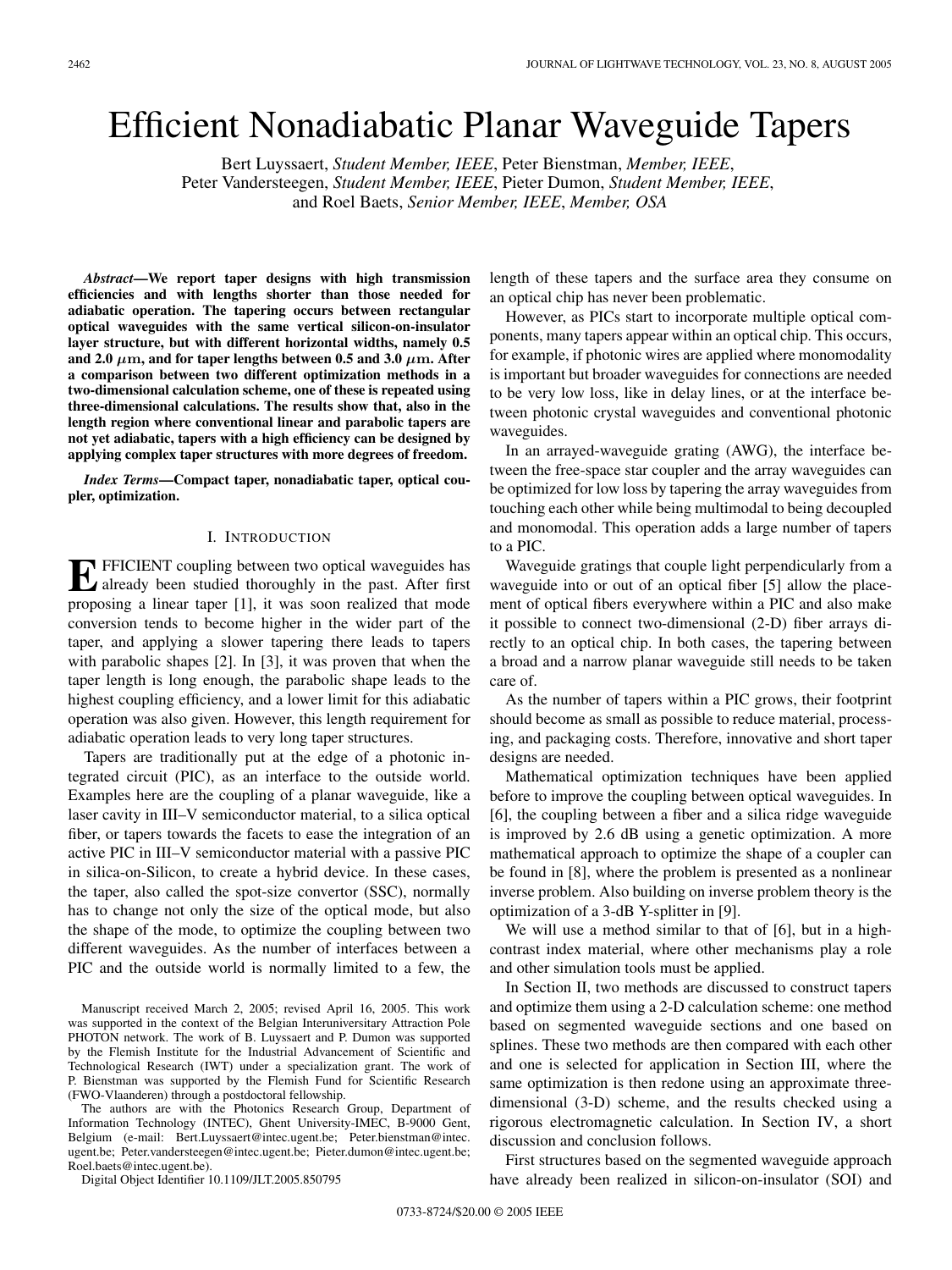

Fig. 1. Schematic presentation of the taper built out of randomly segmented waveguide sections.

have led to an improved efficiency when compared with a linear taper [10]. These structures have been designed using the same method as described in Section II, but with different widths for the input and output waveguide and with the lengths of the various waveguide segments not fixed, but also parameters to be optimized.

# II. 2-D CALCULATIONS

The effective index transformation converts a 3-D optical problem into an approximately equivalent 2-D problem. An SOI layer structure  $(0.22 \text{-} \mu \text{m Si/1.0} \text{-} \mu \text{m silica/Si-substrate})$ results in an effective core index of 2.83 for the transverse electric (TE) mode (dominant electric field component parallel to the layer structure) at a wavelength of 1.55  $\mu$ m.

After this transformation, 2-D structures are calculated using CAvity Modelling FRamework (CAMFR) [11], an eigenmode expansion method.

## *A. Randomly Segmented Waveguide Approach*

Input and output waveguides are separated by a predefined distance  $L$ , the total length of the taper (Fig. 1), and a number N of short waveguide segments all with the same length  $L<sub>i</sub>$  =  $L/N$ , along the propagation axis z, but with different widths  $W<sub>i</sub>$ , along the perpendicular direction  $x$ , are placed in between, symmetrically around the propagation direction. The widths are bound by a lower and upper limit and are integer multiples of a small width step  $\Delta L$ , mostly 10 nm. The lower limit and the step of the allowed widths are chosen to reflect the resolution of the fabrication process, while the upper width limit allows us to work with a fixed simulation area, which speeds up the numerical computation.

By changing the widths  $W_i$  of all the sections, the ground mode intensity transmission between the two straight waveguides also changes. To find out which width values  $[W_1, W_2, \ldots, W_N]$  lead to a good transmission, an evolutionary or genetic optimization is applied. To evaluate the transmission of a particular structure, its energy ground-mode transmission is calculated using a bidirectional fully vectorial eigenmode expansion with an absorbing boundary condition [11]. The exact workings of the method are not repeated here, but it suffices to mention that a scattering matrix is computed connecting the forward- and backward-propagating waveguide modes in the input and output waveguide. One element of this matrix is the amplitude transmission between the forward ground mode in the input and the output waveguide, and is a complex number

 $T(0,0)$ . The square of the modulus of this number  $|T(0,0)|^2$  is a real number and gives the energy ground-mode transmission of the taper. This is a direct measure of the taper's efficiency and is used as its fitness in the optimization.

The optimization scheme is similar to the one explained in [6] and [7], except for the crossover operator and that a waveguide section cannot disappear during our optimization, to keep the taper length  $L$  fixed. As the starting point for the optimization, 250 random structures, now called *individuals* are computed and their respective transmissions, or *fitnesses*, calculated. Then, the 100 fittest initial individuals form what is called *generation* 0. Of this generation, two individuals, now called *parents*, are chosen using *Roulette Wheel selection*, where a higher intensity transmission  $T$  gives a higher chance of being selected, namely  $T_j / \sum_i T_i$ . The properties of the selected individuals are mixed into two new structures, their *offspring*. The mixing occurs using a *uniform crossover*, meaning that for every section it is randomly determined whether offspring individual 1 inherits the width from parent 1 or parent 2, with offspring individual 2 always inheriting the other width. After crossover, a *mutation* slightly changes each offspring individual by applying a random change to every  $W_i$ . The new value of  $W_i$  is obtained in a three-step process. It starts with a normally distributed random number with  $\mu = W_i$ and  $\sigma = 0.75 \times \Delta L$ , which is then rounded off to the nearest multiple of  $\Delta L$ , and lastly, checked whether it lies between the upper and lower limits for  $W_i$ , otherwise the nearest limit is taken. This procedure guarantees approximate chances of 50%, 46%, and 4% for respective width changes of  $0 \cdot \Delta L$ ,  $\pm 1 \cdot \Delta L$ , and  $\pm 2 \cdot \Delta L$  after mutation. The offspring gets calculated and added to *generation* 0, of which the two individuals with the worst transmission efficiency are removed, and the remaining make up *generation* 1. From here on, the same process iterates until a certain stop condition, in this case until the difference in fitness between the best and the worst (one hundredth) individual within a generation converges to less than 0.005. This typically takes less than 1000 generations, with some exceptions (many sections and a short total length) requiring up to 2500 generations.

We studied the tapering between an input waveguide width of 0.5  $\mu$ m and an output waveguide width of 2.0  $\mu$ m for lengths of the taper section between 0.5 and 3.0  $\mu$ m. For these widths, a linear taper is already adiabatic when 10  $\mu$ m long, so the footprint of a taper is already modest and the achievable gain negligible. However, this case should be seen as an example that can be ported to other coupling problems, where a bigger gain can be achieved.

For every taper length, the number of taper sections is varied from 2 to 14 in steps of two. Fig. 2 shows some of the results, with every point being the end result of a separate genetic optimization. While a smooth linear and parabolic taper of length 1.5  $\mu$ m, have an efficiency of 84% and 80%, respectively, the structure with 14 sections transmits 99% of the incoming power for an equal length.

As the degree of freedom of a structure increases, in this case meaning more sections, the efficiency also increases. The spectrum of a structure composed of 14 sections with a total length of 1.5  $\mu$ m is shown in Fig. 3. Fig. 4 shows the real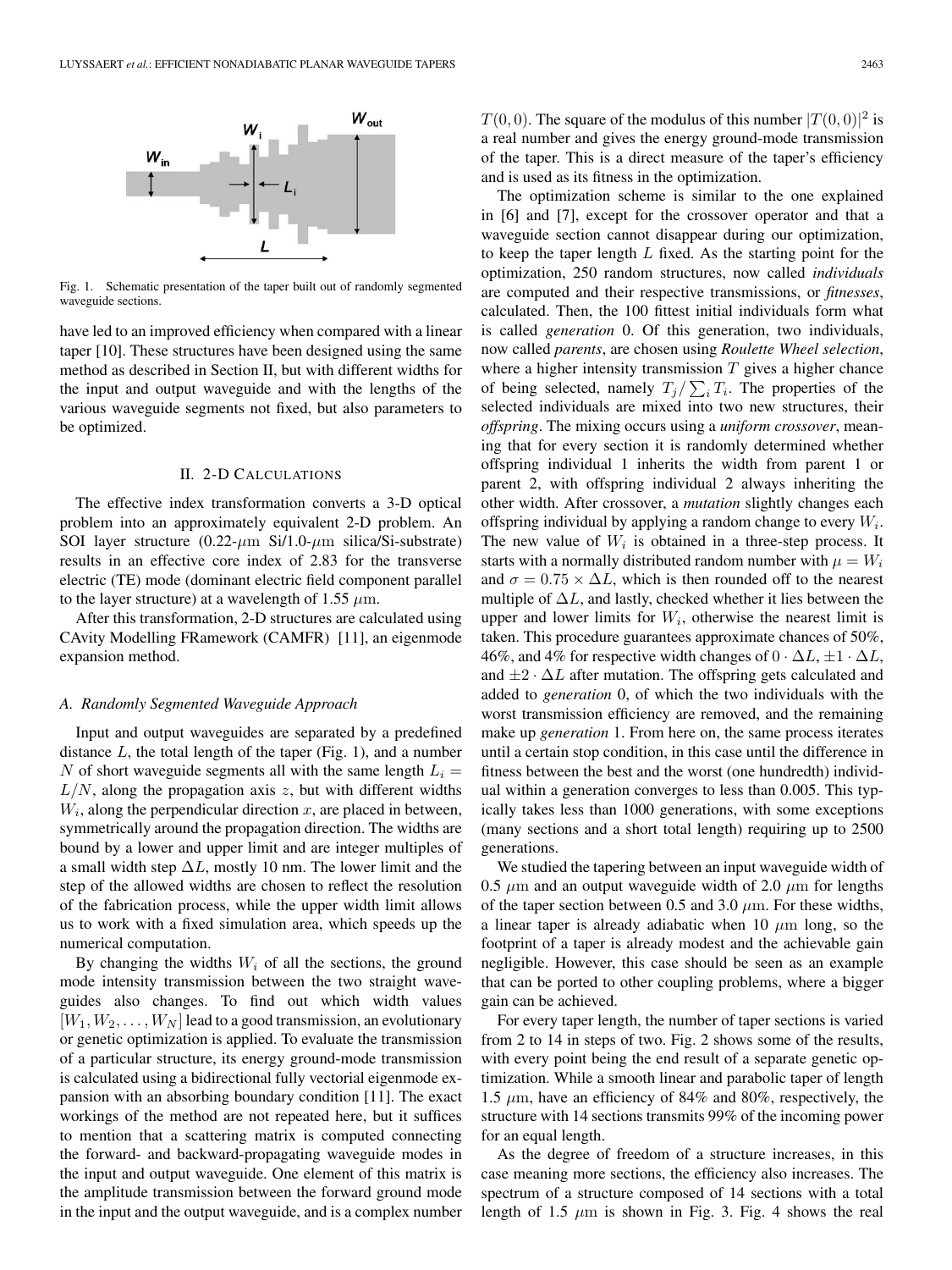

Fig. 2. Optimized efficiencies of a segmented taper as a function of length for various numbers of sections. For comparison, smooth linear and parabolic tapers are added. Width of the input and output waveguides are 0.5 and 2.0  $\mu$ m, respectively.



Fig. 3. Spectrum of the taper consisting of 14 blocks and with a total length of 1.5  $\mu$ m.

part of the transverse magnetic field when the same structure mentioned previously is excited with the TE ground mode at the left. Fig. 3 reveals that the spectrum remains above 98% for wavelengths in the range 1.5–1.6  $\mu$ m, proving that the sharp width variations in the structure do not necessarily lead to strong resonances.

#### *B. Spline-Based Staircase Approach*

Instead of randomly placing independent waveguide segments between input and output, a taper is constructed by randomly placing a number of points within a predefined box, the length of which is the same as the taper length, and the width is defined by the minimum and maximum waveguide width allowed within a taper (Fig. 5).

The points are connected using *cubic splines*, which are piecewise third-order polynomials that satisfy the condition for a continuous zeroth and first derivative in each point. For the inner points, these conditions completely define each spline. At the outer points, however, an extra condition is set by forcing the second derivative to zero, which has the advantage that



Fig. 4. Transversal magnetic field (real part) of a segmented taper excited with the ground mode at the left. The taper has a length of 1.5  $\mu$ m, connects waveguides with widths of 0.5 and 2.0  $\mu$ m, and consists of 14 sections.



Fig. 5. Schematic presentation of the spline polynomial used to construct a taper and the staircase approximation applied before calculation.

splines with zero inner points coincide with linear tapers. The choice for a particular boundary condition does not exclude certain structures, as an extra spline point very close to a boundary point makes the condition in this point unimportant. The composed curve satisfying all these conditions is called a *natural cubic spline*. Again, the structures are symmetrical around the propagation  $(z)$ -)axis. To calculate the structure with eigenmode expansion, it needs to be divided into sections that are invariant in the propagation direction. A discretization of the continuous splines based on a fixed distance  $\Delta W$ , typically 12.5 nm, in the transversal direction was chosen (Fig. 5). In what follows, the two fixed points, one at the input and one at the output, are not counted when the number of points is given.

The genetic optimization for the semicontinuous approach follows the same scheme as in the previous section, except for the crossover, where now a *one-point* crossover is applied to generate two new individuals. An integer number  $m$  is randomly chosen between zero and the total number of points t. Offspring individual 1 inherits the first  $m$  points of individual 1 and the last  $t - m$  points of individual 2, with offspring individual 2 always inheriting the other points. Each point gets mutated using the same Gaussian distribution as before, but with  $\sigma = 7.5$  nm and not discretized. Afterwards, all points of a new individual are sorted with ascending z-coordinates, to guarantee that the spline curve is a function.

Input and output waveguides and calculated taper lengths are similar to those in the previous section. For every taper length, the number of points is varied between zero and seven.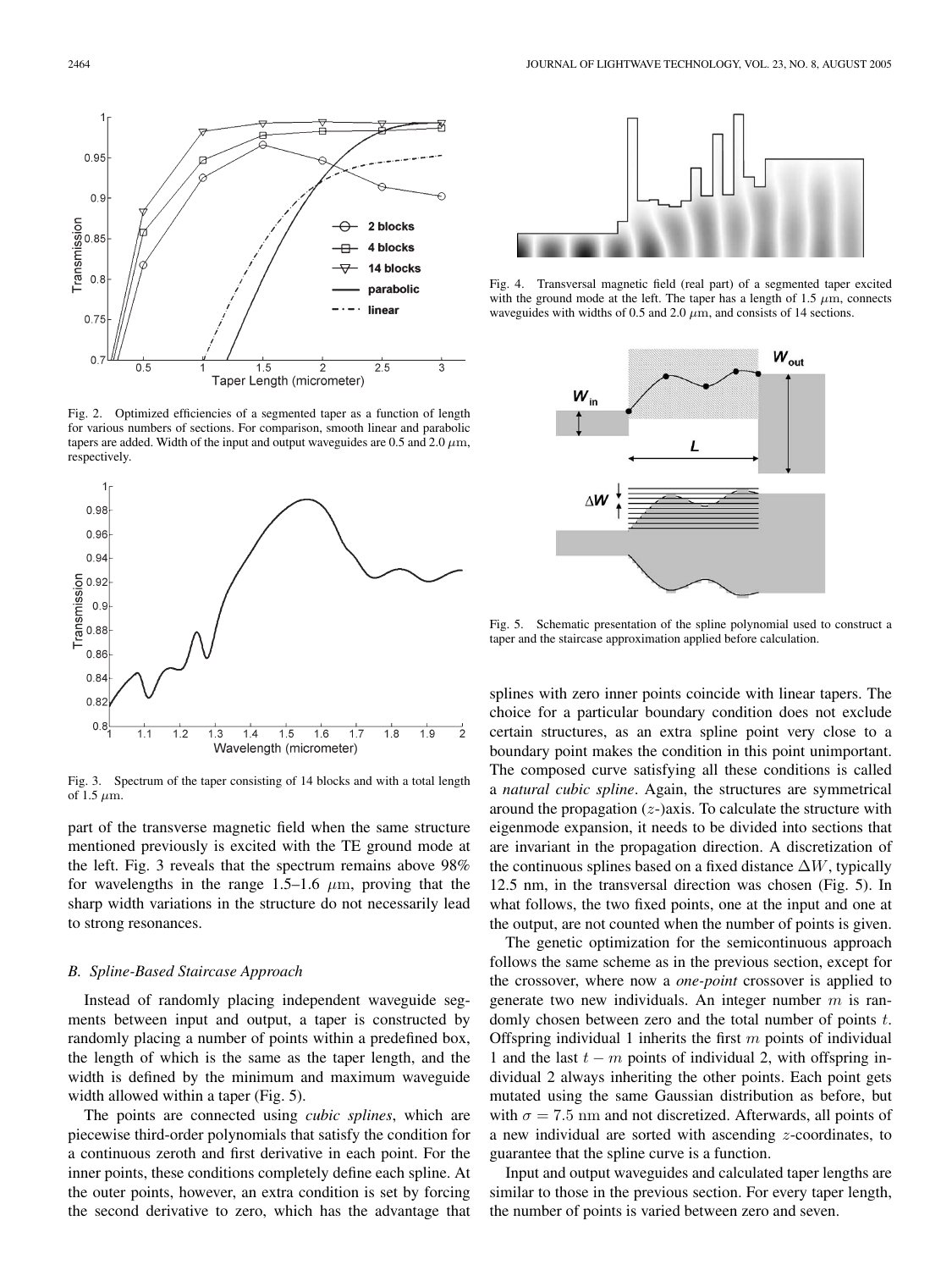

Fig. 6. Optimized efficiencies of spline tapers as a function of the taper length for various numbers of base points.



Fig. 7. Field plot corresponding to a spline taper with seven points and a length of 2.5  $\mu$ m.

Every point in Fig. 6 is the end result of a genetic optimization. The curve labeled 0 *points* corresponds to a linear taper; due to the boundary conditions for natural cubic splines, the curve based on one point can never exactly coincide with a parabolic taper. Again, it can be noted that a higher degree of freedom leads to increasing efficiency.

Although a genetic algorithm does not guarantee the finding of the absolute extremum of the function under evaluation, we have two reasons to assume our optimized structures approximate this best structure very closely.

First, the shape of structures with relatively long lengths are approximately parabolic (see Fig. 7 as an example). This is to be expected of a structure whose length approaches the condition for adiabatic operation. In this figure, only half of the structure is shown because of symmetry reasons. This symmetry is also exploited in the electromagnetic calculations by placing an electric wall [11] at the position of the mirror plane.

And second, there is convergence within the results. For a fixed taper length but an increasing number of points, structures do not drastically change shape (Fig. 8). As different structures are the results of totally independent optimizations, this leads us to the conclusion that our structures converge to an optimal form that could be described by the spline approach using a large number of points.

#### *C. Comparison and Conclusion of 2-D Calculations*

Both 2-D approaches yield results that outperform smooth linear and parabolic tapers of equal lengths. Both cases also indicate that adding degrees of freedom to a structure leads to increased efficiency after optimization. Due to the differences between the two, rectangular blocks versus polynomial func-



Fig. 8. Field plots of spline tapers with a total length of 2.0  $\mu$ m and (a) four, (b) five, (c) six, and (d) seven points to illustrate the convergence of results.



Fig. 9. Left: Spline taper with seven points and block taper with eight sections, taper length of 2.0  $\mu$ m. Right: Spline taper with seven points and block taper with ten sections, taper length of 1.0  $\mu$ m.

tions, a certain structure cannot exactly be described by both. However, when comparing various final structures of the two cases (Fig. 9), some appear to be similar, not only in the form of the taper but also in the resulting effect on the field. Note that the length of a section is fixed, and only the width can be altered during the course of the optimization.

In this figure, it is also clear that the shorter a certain design, the more irregular its form becomes. For longer lengths, the tapers closely resemble parabolic tapers, but when becoming shorter, bumps seem to appear in the structures. Up until now, we have not been able to mathematically describe the function of these bumps, although they seem to favor the power transfer between guided and radiation modes.

A comparison of Figs. 2 and 6 shows that the block approach yields slightly better results for a certain number of variables. As the two coordinates of a spline point can be altered, while the length of a block section is fixed and only the width is changed, one has to compare a number of spline points with the double number of block sections.

Nevertheless, we will use the spline approach in the next section for reasons of manufacturability. Fig. 10 shows both a design as it appears on a lithography mask and the resulting structure appearing in the lithographic resist layer after illumination in a deep-UV stepper at 248 nm. The resolution of this imaging system is in the range of half the illumination wavelength and is responsible for the rounding off of the intended square structures, with some smaller artifacts almost completely disappeared. Taper forms based on splines are inherently less abrupt and should therefore be easier to manufacture.

## III. 3-D CALCULATIONS

# *A. Unidirectional Eigenmode Expansion*

Because bidirectional 3-D eigenmode expansion calculations are still too time consuming to be useful in combination with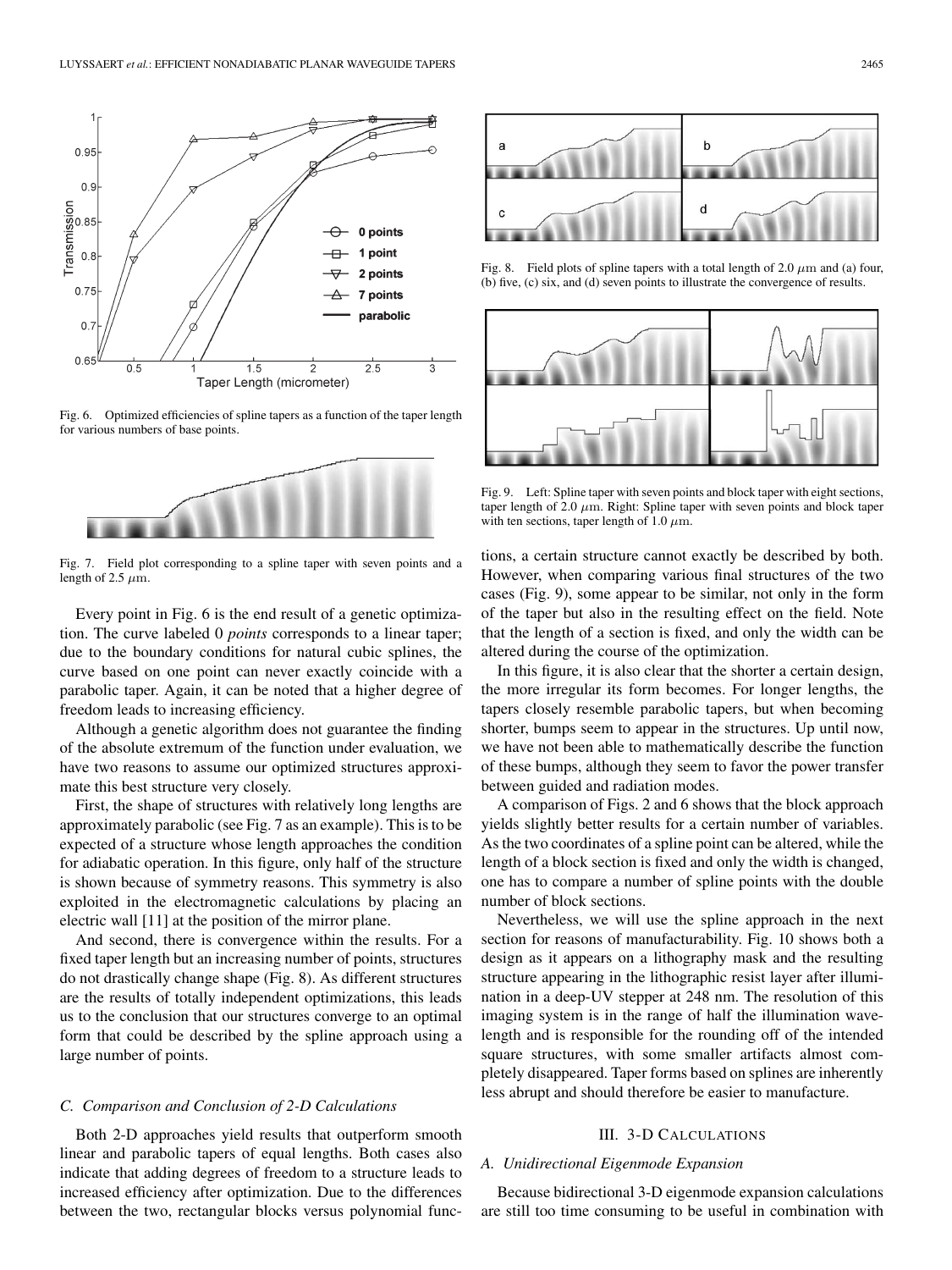

Fig. 10. Top: Scanning electron micrograph of a structure in resist. Bottom: Original mask design. Size:  $6 \times 6 \ \mu \text{m}$ .

a structural optimization, a unidirectional approximation, as explained later, is applied.

The optimization scheme is exactly the same as the one explained in Section II-B, except for the calculation of a structure. An advantage of starting from a continuous taper form and of the staircase approximation based on a fixed  $x$  grid is that a certain waveguide cross section can only be followed by the cross section that is  $\Delta W$  narrower or wider. This drastically reduces the number of possible transitions between cross sections that occur during the course of the optimization. Preceding the optimization, a number of calculations are executed once and stored in memory afterwards. Of every possibly occurring waveguide cross section  $A$ , the first  $N$  modes are determined and their propagation constants  $\beta_A^i$  stored. Then  $T_{A,B}$ , the (complex) amplitude transmission matrix of the current cross section  $A$  to the next cross section  $B$ , is calculated; element  $(i, j)$  of this  $N \times N$  matrix is the transmission from mode i in cross section  $A$  to mode  $j$  in cross section  $B$ . Note that the matrix corresponding to the opposite situation, transmission from  $B$  to  $A$ , can be easily deduced from the previous situation with the formula  $T_{B,A} = T_{A,B}^{T}$ . This information suffices for the calculation of the transmission of a random structure based on a continuous function, under the assumption of negligible reflection. For every waveguide section, e.g., C, with a length L, a diagonal  $N \times N$  propagation matrix  $P^{C,L}$  is derived by placing  $\exp(-j \times \beta_C^i \times L)$  as the *i*th diagonal element. Suppose that a certain structure is approximated by cross section A, followed by B with a length  $L_1$ , C with a length  $L_2$ , again  $B$  with  $L_3$ , and ends in  $C$ , then the total transmission matrix can be written as

$$
T = T_{A,B} \cdot P^{B,L_1} \cdot T_{B,C} \cdot P^{C,L_2} \cdot T_{C,B} \cdot P^{B,L_3} \cdot T_{B,C} \tag{1}
$$

and the ground-mode intensity transmission is equal to  $|T(0,0)|^2$ . The advantage of this scheme is the recyclability of most of the data in the form of the propagation constants and the transmission matrices. The disadvantage is that reflection is completely neglected, which has little effect on smooth, long



Fig. 11. Optimized efficiencies of spline tapers as a function of the taper length for various numbers of base points calculated with a 3-D unidirectional method.

tapers but increases significantly with decreasing taper length. The quantitative effect of this approximation is studied in the next section.

The resulting efficiencies as a function of taper length and for various numbers of spline points are shown in Fig. 11. What is striking in this figure is the big difference in transmission between structures based on one point and those based on two points, while adding even more points only seems to have a marginal effect as opposed to the 2-D scheme, Fig. 6, where there is also a big difference between one and two points, but where adding extra points can still bring significant improvement. This could mean that the bumps do not have a similar effect in a 3-D scheme, maybe because the radiation modes are not recaptured as well as in 2-D, where the out-of-plane radiation is not taken into account.

### *B. Bidirectional Eigenmode Expansion*

As explained before, the optimized 3-D structures of Section III-A do not take reflection into account. Because this approximation can be rather crude for short structures, it is necessary to check the results obtained with the unidirectional method afterwards with a correct model. The model applied here is the 3-D version of CAMFR [11], essentially a fully vectorial 3-D eigenmode expansion. A complete calculation of a structure consisting of around 20 different waveguide cross sections takes a few hours of calculation time, making it impossible to use this model in a structural optimization as described above.

All structures of the previous section with lengths between 0.5 and 3.0  $\mu$ m and based on one to seven points are recalculated, together with the accompanying (discretized) linear and parabolic tapers (Fig. 12). For each length, the most efficient structure is shown together with the efficiency calculated with the unidirectional method. One field plot is shown as an illustration in Fig. 13. In all cases, the correct efficiency is lower than the unidirectionally calculated efficiency, with the difference being higher for shorter lengths, which points to an increasing reflection in these structures.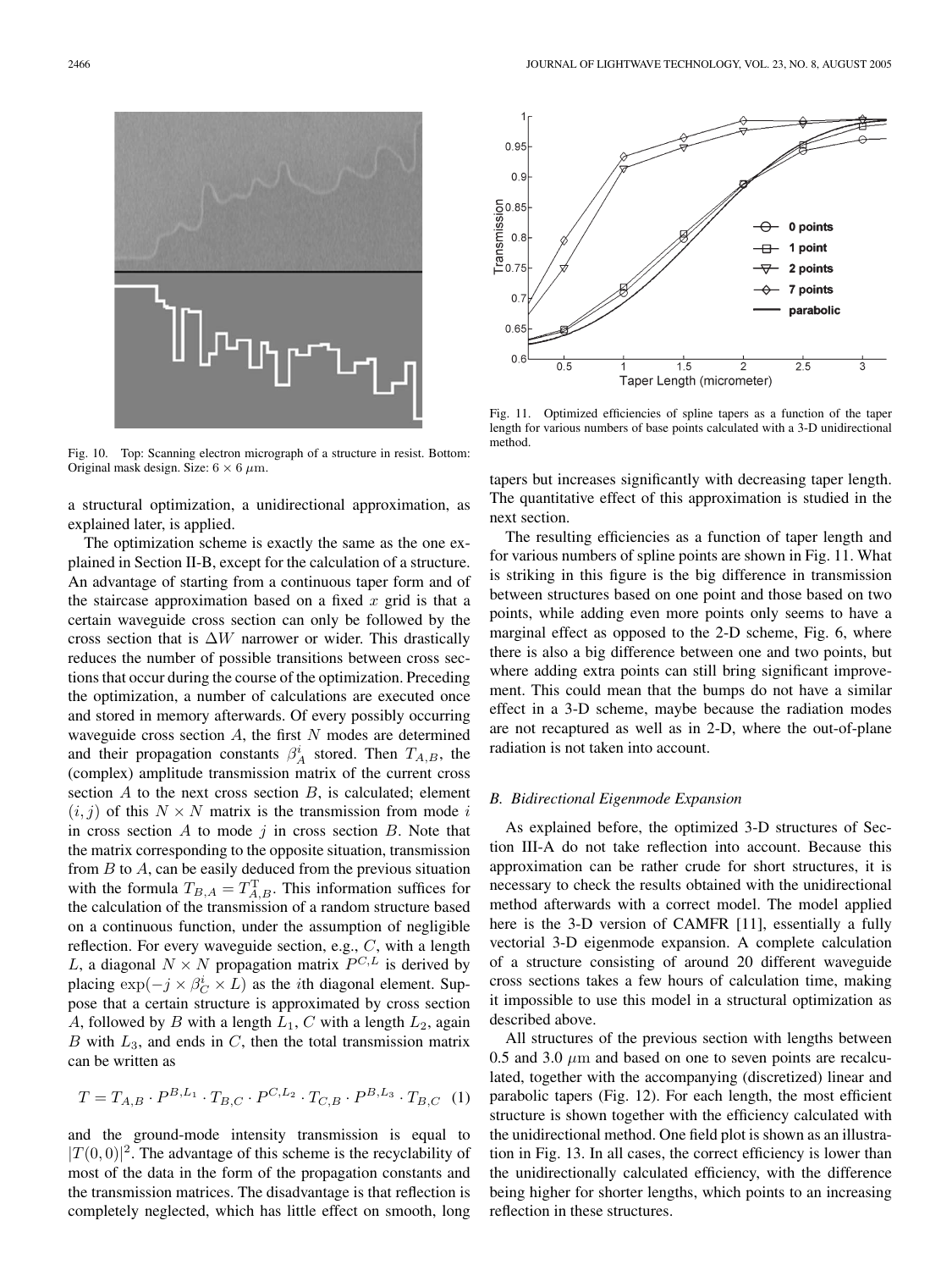

Fig. 12. Comparison between taper efficiencies calculated using 3-D unidirectional and bidirectional eigenmode expansion. The number of points to construct the taper is indicated.



Fig. 13. Field plot (transversal magnetic field at the middle of the silicon layer) of the taper with a length of 1.5  $\mu$ m and based on three points.

For taper lengths too short for adiabatic operation, the optimized structures always perform better, up to 20%, than parabolic and linear tapers of that length.

While adding more degrees of freedom in all previous sections increased the efficiency, this seems not to be the case here. The structure leading to the highest efficiency is almost always based on two or three points. This means that the gain achieved by refining in the unidirectional optimization is below the error induced by the approximation of that method.

### IV. CONCLUSION

We have studied the coupling between planar waveguides with different widths but the same vertical layer structure, namely silicon-on-insulator (SOI). The specific problem under study was the coupling between SOI waveguides with widths of 0.5 and 2.0  $\mu$ m.

Two different algorithms were proposed to construct taper forms other than linear and parabolic and compared to each other using two-dimensional (2-D) calculations. Although the block-based algorithm theoretically yields better results than the spline-based approach, practical considerations have made us choose the spline-based algorithm for an implementation in a three-dimensional (3-D) calculation. To be time-efficient, a unidirectional 3-D model was applied for the optimization and afterwards checked using a full bidirectional eigenmode expansion.

For taper lengths too short for adiabatic operation, where parabolic tapers do not yet lead to a good coupling efficiency, the optimized taper forms always perform better than conventional parabolic tapers. Even for a taper length of only 1  $\mu$ m, a transmission of 85% is reached. To achieve even better operation, we believe that an optimization using a bidirectional 3-D calculation should be applied.

#### **REFERENCES**

- [1] D. Marcuse, "Radiation losses of tapered dielectric slab waveguides," *Bell Syst. Tech. J.*, vol. 49, no. 2, pp. 273–290, 1970.
- [2] C. K. Burns, A. F. Milton, and A. B. Lee, "Optical-waveguide parabolic coupling horns," *Appl. Phys. Lett.*, vol. 30, no. 1, pp. 28–30, 1977.
- [3] A. F. Milton and C. K. Burns, "Mode coupling in optical waveguide horns," *IEEE J. Quantum Electron.*, vol. 13, no. 10, pp. 828–835, Oct. 1977.
- [4] K. Kato and Y. Tohmori, "PLC hybrid integration technology and its application to photonic components," *IEEE J. Sel. Top. Quantum Electron.*, vol. 6, no. 1, pp. 4–13, Jan.–Feb. 2000.
- [5] D. Taillaert, P. Bienstman, and R. Baets, "Compact efficient broadband grating coupler for silicon-on-insulator waveguides," *Opt. Lett.*, vol. 29, no. 23, pp. 2749–2751, 2004.
- [6] M. M. Spühler, B. J. Offrein, G. L. Bona, R. Germann, I. Masserek, and D. Erni, "A very short planar silica spot-size converter using a nonperiodic segmented waveguide," *J. Lightw. Technol.*, vol. 16, no. 9, pp. 1680–1685, Sep. 1998.
- [7] M. M. Spühler, D. Erni, and J. Fröhlich, "An evolutionary optimization procedure applied to the synthesis of integrated spot-size converters," *Opt. Quantum Electron.*, vol. 30, no. 5–6, pp. 305–321, 1998.
- [8] T. Felici and H. W. Engl, "On shape optimization of optical waveguides using inverse problem techniques," *Inverse Probl.*, vol. 17, no. 4, pp. 1141–1162, 2001.
- [9] T. Yabu, M. Geshiro, and S. Sawa, "New design method for low-loss Y-branch waveguides," *J. Lightw. Technol.*, vol. 19, no. 9, pp. 1376–1384, Sep. 2001.
- [10] B. Luyssaert, P. Vandersteegen, D. Taillaert, P. Dumon, W. Bogaerts, P. Bienstman, D. Van Thourhout, V. Wiaux, S. Beckx, and R. Baets, "A compact photonic horizontal spot-size converter realized in silicon-oninsulator," *IEEE Photon. Technol. Lett.*, vol. 17, no. 1, pp. 73–75, Jan. 2005.
- [11] P. Bienstman and R. Baets, "Optical modelling of photonic crystals and VCSELs using eigenmode expansion and perfectly matched layers," *Opt. Quantum Electron.*, vol. 33, no. 4–5, pp. 327–341, 2001.



**Bert Luyssaert** (S'01) was born in Gent, Belgium, in 1976. He received the B.S. degree in physics and the B.S. degree in engineering (physics) from Ghent University, Gent, Belgium, in 1998 and 2000, respectively. He is currently working toward the Ph.D. degree in engineering at the Department of Information Technology, Ghent University.

He has research interests in the design, fabrication, and characterization of components for microphotonics, and in particular, coupling problems between various components.



**Peter Bienstman** (S'97–A'01–M'03) was born in Ghent, Belgium, in 1974. He received the B.S. degree in electrical engineering and the Ph.D. degree from Ghent University, Gent, Belgium, in 1997 and 2001, respectively.

From 2001 to 2002, he was with the Joannopoulos Research Group, Massachusetts Institute of Technology, Cambridge. He is currently an Assistant Professor with the Department of Information Technology (INTEC), Ghent University. His research interests include the modeling of optical structures,

notably photonic crystal structures, vertical-cavity surface-emitting lasers, and resonant-cavity light-emitting diodes. He has published several papers and has one patent.